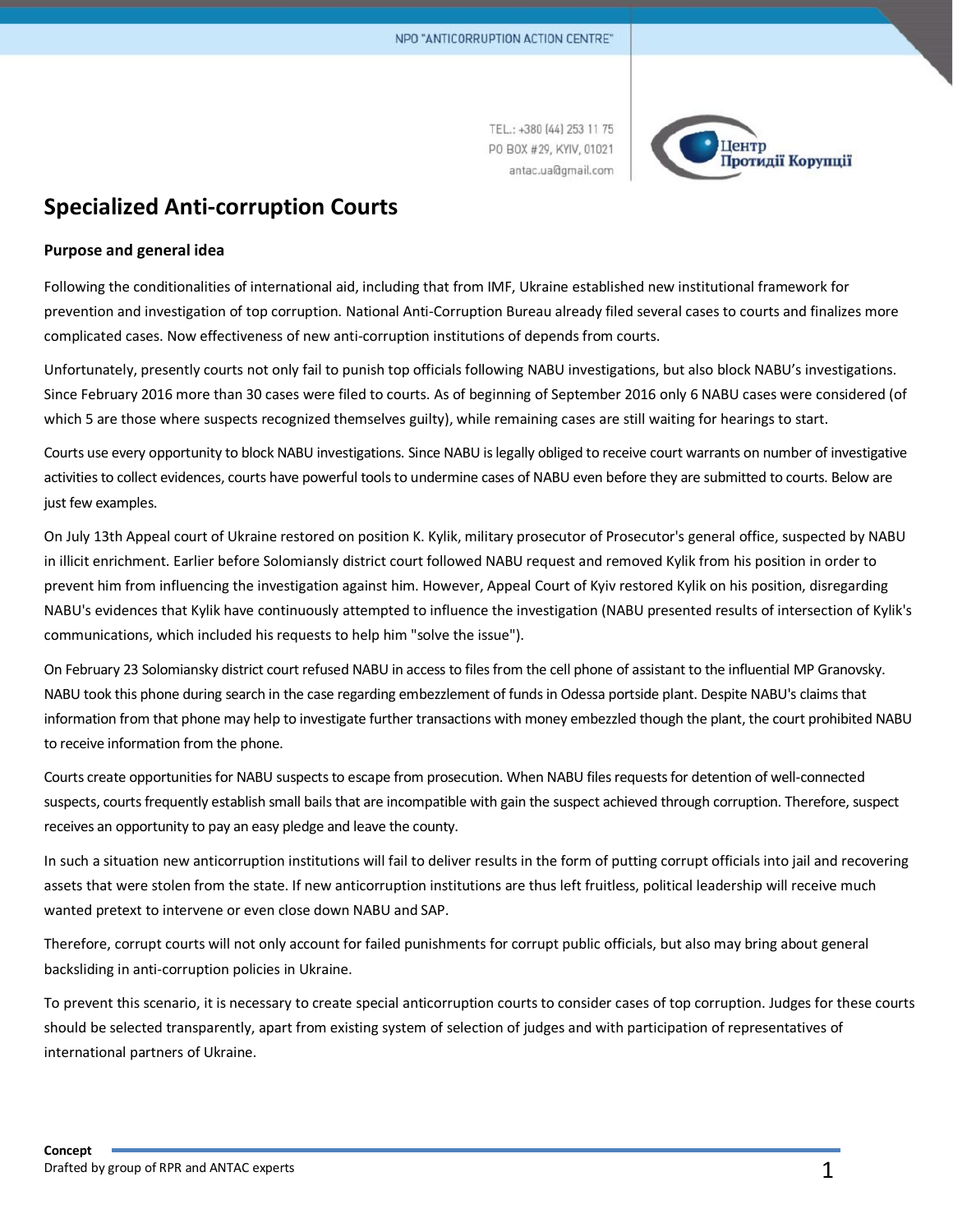TEL.: +380 [44] 253 11 75 PO BOX #29, KYIV, 01021 antac.ua@gmail.com



#### **Relation to judicial reform**

Upcoming judicial reform in Ukraine will take another three to five years. On the first stage only the Supreme Court of Ukraine is rebooted. First instance courts, where cases of NABU are stuck, are not yet rebooted.

New judges are going to be selected by judges of regime of Yanykovych, who are used to implementing political requests. Bodies that are now in charge of selection of judges did not undergo any significant renewal in membership.

In last two years these bodies continuously failed to perform effective filtering of judicial system.

For example, the High Qualification Commission of Judges secured positions for 8 out of 10 judges, on who National Anticorruption Bureau of Ukraine gave information on signs of illicit enrichment or fraud in asset declarations.

The Highest Council of Justice have numerously secured positions for judges, who unlawfully ruled against participants of the Revolution of Dignity. As of beginning of 2017, the Council the Council ignored 70% of disciplinary claims against such judges, and 35-40% of opened disciplinary cases did not lead to any disciplinary measures against judges involved.

Recently the Highest Council of Justice failed to filter even itself by refusing to temporary remove from office its member P. Hrechkivskiy, who is suspected in receiving bribes for influencing judicial decisions.

Therefore, past decisions of these bodies create grounds for doubts in their capacity to select new judges in politically impartial manner.

#### **Jurisdiction of anti-corruption courts**

Cases under investigative jurisdiction of National Anti-Corruption Bureau.

#### **Anti-corruption court chambers within judicial system of Ukraine**

| Anti-corruption investigative judges<br>(sanction investigative activities that need<br>special legal permits) | First instance            | <b>Highest Anticorruption Court</b>                                                 |
|----------------------------------------------------------------------------------------------------------------|---------------------------|-------------------------------------------------------------------------------------|
|                                                                                                                | Second instance (appeals) | Anticorruption Chamber within Criminal Court within<br>the Supreme Court of Ukraine |
| Hearings on cases of corruption                                                                                | First instance            | <b>Highest Anticorruption Court</b>                                                 |
|                                                                                                                | Second instance (appeals) | Anticorruption Chamber within Criminal Court within<br>the Supreme Court of Ukraine |

*NB: One judge must not act as an investigative judge and a judge regarding the same case.*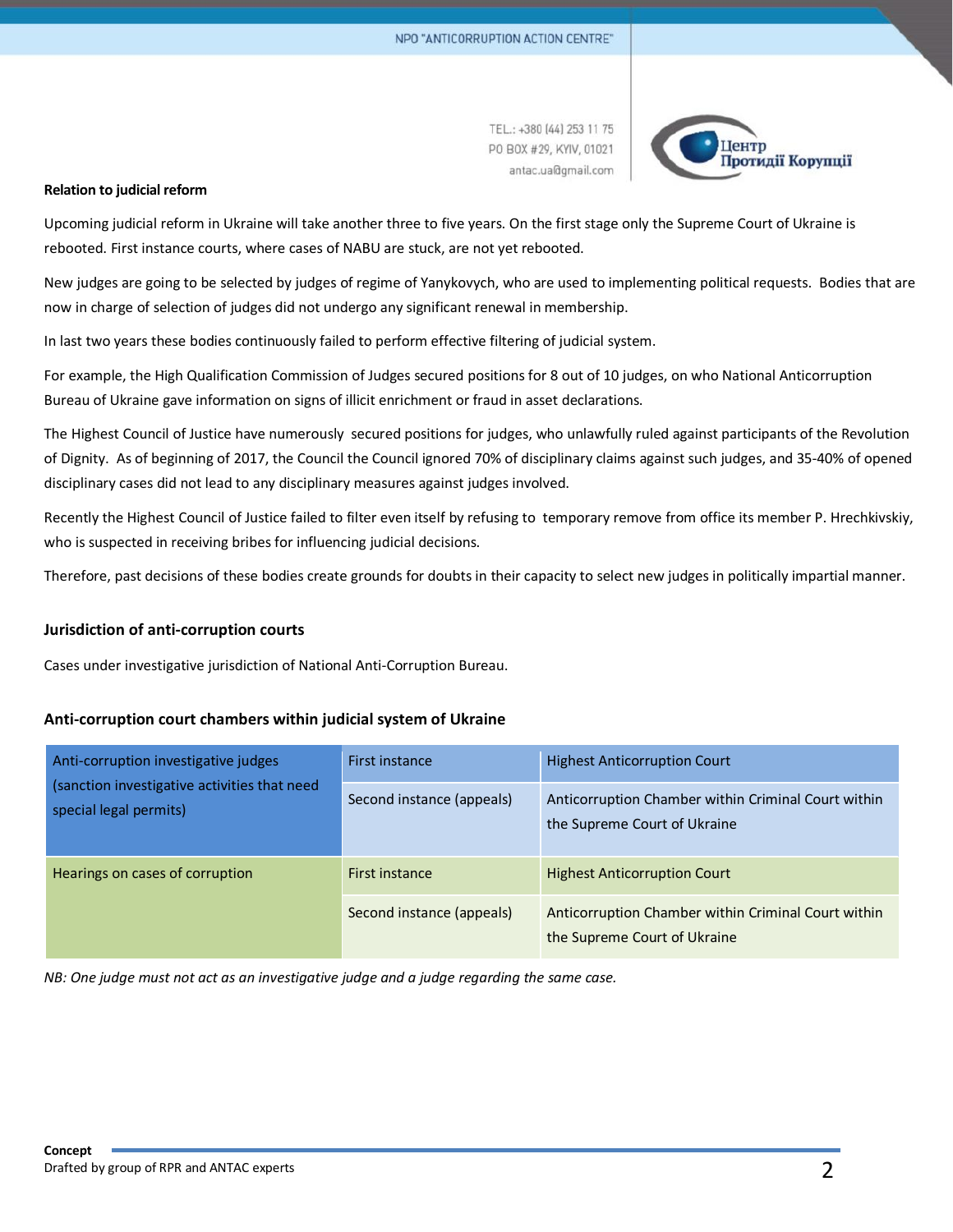TEL.: +380 (44) 253 11 75 PO BOX #29, KYIV, 01021 antac.ua@gmail.com



#### **Legal framework**

Establishment of anti-corruption court chambers in possible within the framework of effective Constitution of Ukraine. The concept shall be implemented through special law on anticorruption courts without amendment of either the Constitution or the Law on Judicial System.

## **Selection of anti-corruption judges: general provisions and criteria**

Anticorruption judges of all instances should be selected by a special selection commission that shall act as additional filter in existing procedure of selection of judges.

The President and the Parliament shall delegate three members of the commission each. Three members should be nominated by the Cabinet of Ministers upon positive recommendations from the delegation countries and organizations who provide international financial assistance to Ukraine. Requests for such recommendations shall be filed by the Ministry of Justice and the Ministry shall also file list of proposed candidates for consideration of the Cabinet. The Cabinet may not nominated people who did not receive positive recommendations through the above mentioned procedure. Diplomatic institutions either nominate either foreigners or Ukrainians.

Commission shall need 7 voices for each its decision to be adopted. People backed by international community shall have blocking voices within commission.

People with or without previous experience as a judge shall be eligible to apply for positions of anticorruption judges.

Selection criteria:

- Righteousness candidates should pass special scrutiny on whether they have unjustified assets and whether their way of living corresponds their declared incomes. Information shall be collected by National Agency for Prevention of Corruption, National Anti-Corruption Bureau and ARO-AMO. Thisinformation should be provided to and evaluated by the selection commission.
- Proficiency candidates shall pass special test on criminal legislation, anti-corruption legislation and general skills. Quality of previous rulings of judges should be checked (whether the judges made politically-motivated rulings, whether and how many of his previous rulings were cancelled by higher courts or European Court of Human Rights). Both test and assessment of previous rulings should be organized by existing qualification commission of judges, but final consideration of thisinformation should be within mandate of the commission.
- Motivation candidates should pass value motivation test and interview with selection commission.

Based on the information listed above contest commission preselects judges as well as decides on exact position (High Anticorruption Court or the Anticorruption Appeal Chamber) for each of selected judges**.**

High Qualification Commission of Judges adopts list of candidates for anticorruption judges based on decision of the selection commission. **Qualification commission of judges can veto, but no add candidatesto the list.**

Qualification commission of Judges then passes its decision on candidates for anticorruption judges to High Council of Justice, which also **can veto some candidates. High Council of Judgessubmitslist candidatesto the President for appointment.**